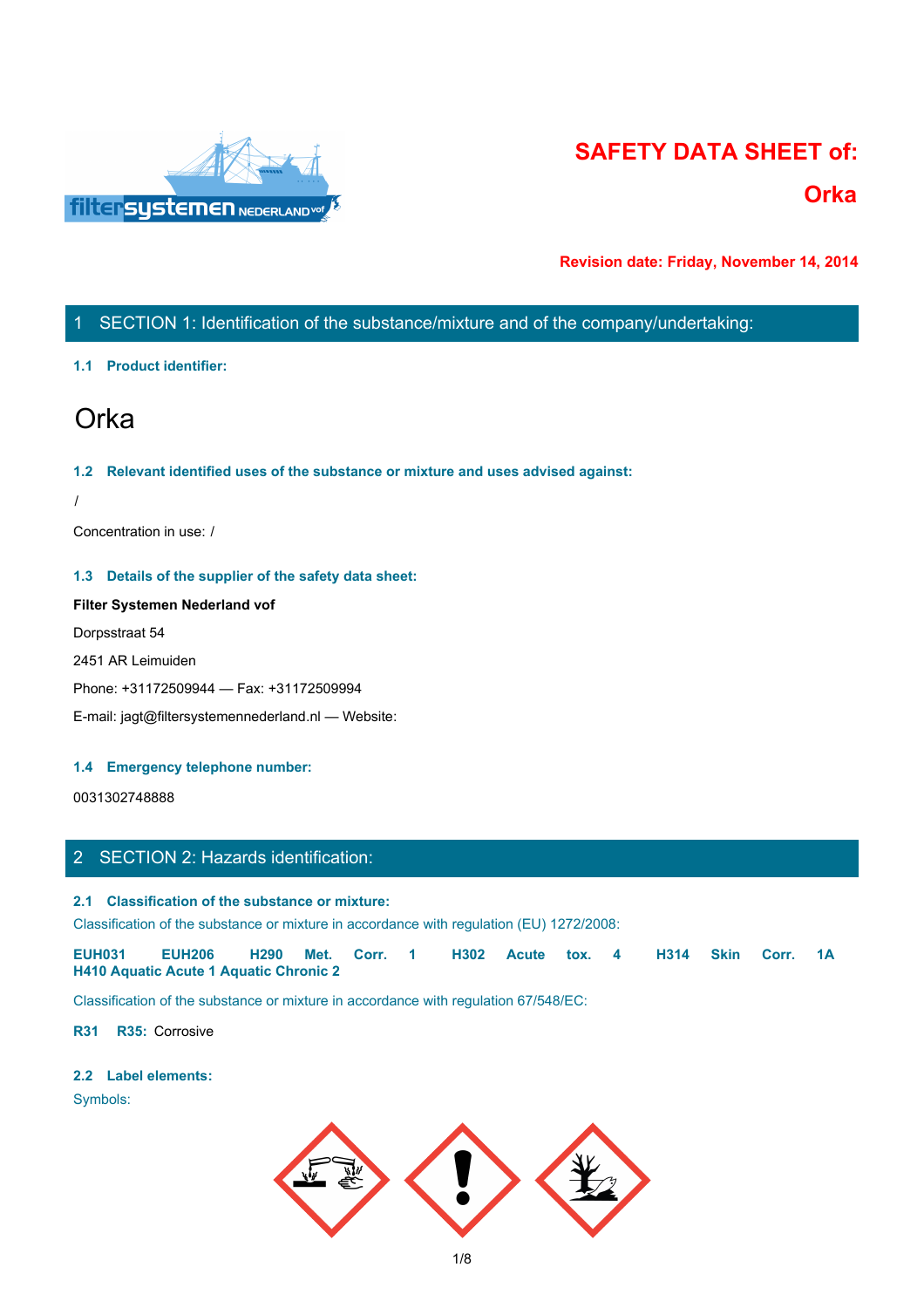# Signal word:

# Danger

### Hazard statements:

| Signal word:                               |                                                                                                                                     |  |
|--------------------------------------------|-------------------------------------------------------------------------------------------------------------------------------------|--|
|                                            |                                                                                                                                     |  |
| Danger                                     |                                                                                                                                     |  |
| <b>Hazard statements:</b>                  |                                                                                                                                     |  |
| <b>EUH031:</b>                             | Contact with acids liberates toxic gas.                                                                                             |  |
| <b>EUH206:</b>                             | Warning! Do not use together with other products. May release dangerous gases<br>(chlorine).                                        |  |
| <b>H290 Met. Corr. 1:</b>                  | May be corrosive to metals.                                                                                                         |  |
| H302 Acute tox. 4:                         | Harmful if swallowed.                                                                                                               |  |
| H314 Skin Corr. 1A:                        | Causes severe skin burns and eye damage.                                                                                            |  |
| H410 Aquatic Acute 1 Aquatic<br>Chronic 2: | Very toxic to aquatic life with long lasting effects.                                                                               |  |
| Precautionary statements:                  |                                                                                                                                     |  |
| P234:                                      | Keep only in original container.                                                                                                    |  |
| P264:                                      | Wash hands thoroughly after handling.                                                                                               |  |
| P301+P330+P331:                            | IF SWALLOWED: rinse mouth. Do NOT induce vomiting.                                                                                  |  |
| P303+P361+P353:                            | IF ON SKIN (or hair): Take off immediately all contaminated clothing. Rinse skin with<br>water/shower.                              |  |
| P305+P351+P338:                            | IF IN EYES: Rinse cautiously with water for several minutes. Remove contact<br>lenses, if present and easy to do. Continue rinsing. |  |
| <b>P501:</b>                               | Dispose of contents/container in accordance with local/regional/national/international<br>regulations.                              |  |
|                                            |                                                                                                                                     |  |

| P264:           | Wash hands thoroughly after handling.                                                                                               |
|-----------------|-------------------------------------------------------------------------------------------------------------------------------------|
| P301+P330+P331: | IF SWALLOWED: rinse mouth. Do NOT induce vomiting.                                                                                  |
| P303+P361+P353: | IF ON SKIN (or hair): Take off immediately all contaminated clothing. Rinse skin with<br>water/shower.                              |
| P305+P351+P338: | IF IN EYES: Rinse cautiously with water for several minutes. Remove contact<br>lenses, if present and easy to do. Continue rinsing. |
| P501:           | Dispose of contents/container in accordance with local/regional/national/international<br>regulations.                              |
|                 |                                                                                                                                     |

### Contains:

|--|

# **2.3 Other hazards:**

### none and the state of the state of the state of the state of the state of the state of the state of the state of the state of the state of the state of the state of the state of the state of the state of the state of the s

# 3 SECTION 3: Composition/information on ingredients:

| Potassium hydroxide           | $5% - 15%$ | CAS number:                       | 1310-58-3                                                                                                                                                                 |
|-------------------------------|------------|-----------------------------------|---------------------------------------------------------------------------------------------------------------------------------------------------------------------------|
|                               |            | EINECS:                           | 215-181-3                                                                                                                                                                 |
|                               |            | <b>REACH Registration number:</b> | 01-2119487136-33                                                                                                                                                          |
|                               |            | <b>CLP Classification:</b>        | <b>H290 Met. Corr. 1</b><br>H302 Acute tox. 4<br>H314 Skin Corr. 1A                                                                                                       |
|                               |            | R-Phrases:                        | R22 R35                                                                                                                                                                   |
| Sodium hypochlorite, solution | 5% - 15%   | <b>CAS number:</b>                | 7681-52-9                                                                                                                                                                 |
|                               |            | <b>EINECS:</b>                    | 231-668-3                                                                                                                                                                 |
|                               |            | <b>REACH Registration number:</b> | 01-2119488154-34                                                                                                                                                          |
|                               |            | <b>CLP Classification:</b>        | <b>EUH206</b><br><b>EUH031</b><br><b>H290 Met. Corr. 1</b><br>H314 Skin Corr. 1B<br><b>H335 STOT SE 3</b><br><b>H400 Aquatic Acute 1</b><br><b>H410 Aquatic Chronic 1</b> |
|                               |            | R-Phrases:                        | <b>R50</b><br><b>R34</b><br><b>R31</b>                                                                                                                                    |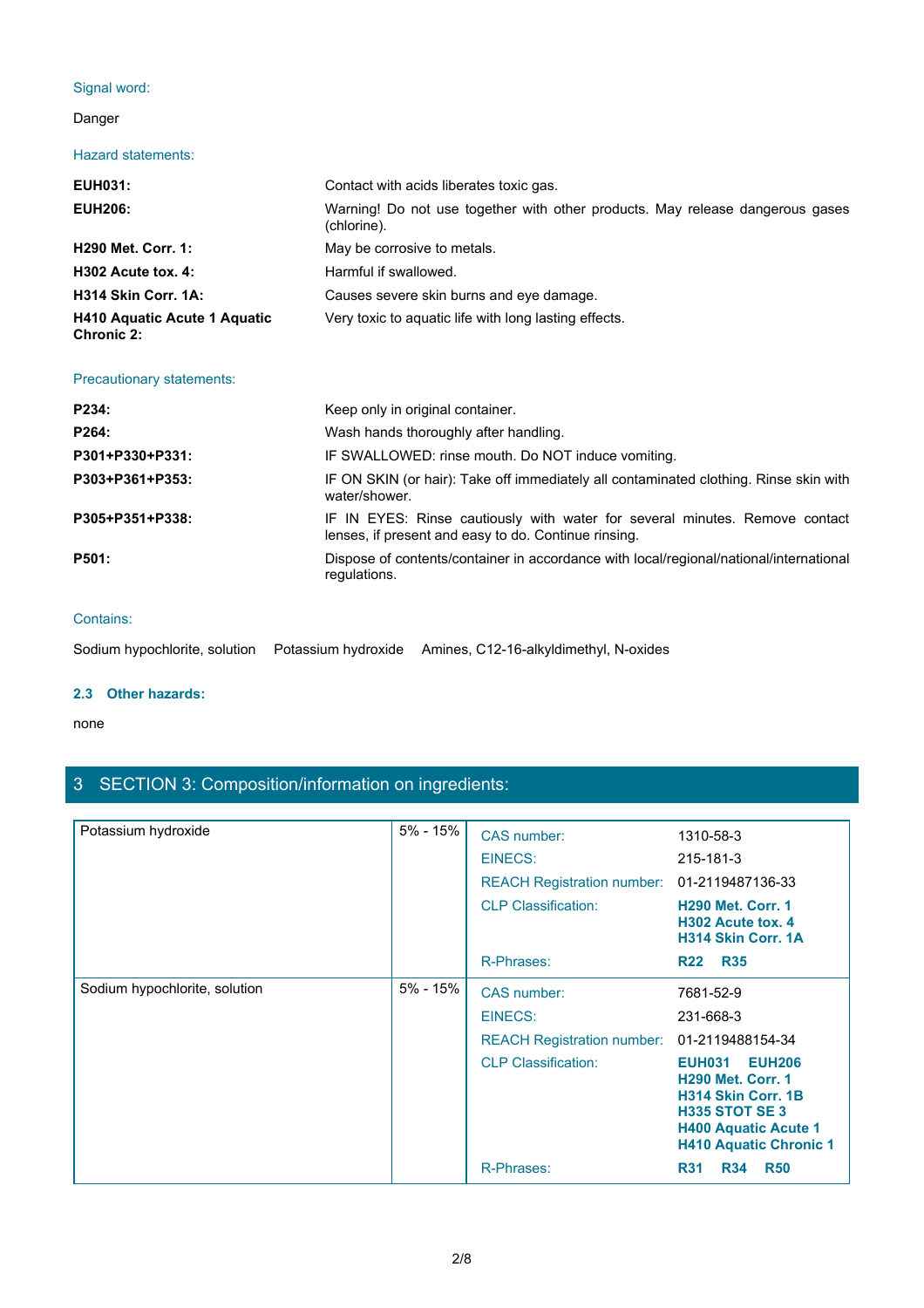| Amines, C12-16-alkyldimethyl, N-oxides                                                                                | $< 5\%$                 | CAS number:                                                                              | 68955-55-5                                                                                       |
|-----------------------------------------------------------------------------------------------------------------------|-------------------------|------------------------------------------------------------------------------------------|--------------------------------------------------------------------------------------------------|
|                                                                                                                       |                         | <b>EINECS:</b>                                                                           | 931-341-1                                                                                        |
|                                                                                                                       |                         | <b>REACH Registration number:</b>                                                        | 01-2119489396-21                                                                                 |
|                                                                                                                       |                         | <b>CLP Classification:</b>                                                               | H302 Acute tox. 4<br>H315 Skin Irrit. 2<br><b>H318 Eye Dam. 1</b><br><b>H400 Aquatic Acute 1</b> |
|                                                                                                                       |                         | R-Phrases:                                                                               | <b>R41</b><br><b>R50</b><br><b>R38</b>                                                           |
| For the full text of the H & R phrases mentioned in this section, see section 16.<br>4 SECTION 4: First aid measures: |                         |                                                                                          |                                                                                                  |
| 4.1 Description of first aid measures:                                                                                |                         |                                                                                          |                                                                                                  |
| Always ask medical advice as soon as possible should serious or continuous disturbances occur.                        |                         |                                                                                          |                                                                                                  |
| Skin contact:                                                                                                         | transport to hospital.  | remove contaminated clothing, rinse skin with plenty of water and immediately            |                                                                                                  |
| Eye contact:                                                                                                          | then take to physician. | first prolonged rinsing with water (contact lenses to be removed if this is easily done) |                                                                                                  |
| Ingestion:                                                                                                            |                         | rinse mouth, do not induce vomiting, take to hospital immediately.                       |                                                                                                  |
| Inhalation:                                                                                                           |                         | let sit upright, fresh air, rest and take to hospital.                                   |                                                                                                  |
|                                                                                                                       |                         |                                                                                          |                                                                                                  |
|                                                                                                                       |                         |                                                                                          |                                                                                                  |

# 4 SECTION 4: First aid measures:

### **4.1 Description of first aid measures:**

| <b>Skin contact:</b> | remove contaminated clothing, rinse skin with plenty of water and immediately<br>transport to hospital.             |
|----------------------|---------------------------------------------------------------------------------------------------------------------|
| Eye contact:         | first prolonged rinsing with water (contact lenses to be removed if this is easily done)<br>then take to physician. |
| Ingestion:           | rinse mouth, do not induce vomiting, take to hospital immediately.                                                  |
| Inhalation:          | let sit upright, fresh air, rest and take to hospital.                                                              |
|                      |                                                                                                                     |

### **4.2 Most important symptoms and effects, both acute and delayed:**

| <b>Skin contact:</b> | caustic, redness, pain, serious burns                                                                                   |
|----------------------|-------------------------------------------------------------------------------------------------------------------------|
| Eye contact:         | caustic, redness, bad looking, pain                                                                                     |
| Ingestion:           | caustic, lack of breath, vomiting, blisters on lips and tongue, burning pain in mouth<br>and throat, gullet and stomach |
| Inhalation:          | headache, dizziness, nausea, drowsiness, unconsciousness                                                                |

### **4.3 Indication of any immediate medical attention and special treatment needed:**

none and the state of the state of the state of the state of the state of the state of the state of the state of the state of the state of the state of the state of the state of the state of the state of the state of the s

# 5 SECTION 5: Fire-fighting measures:

### **5.1 Extinguishing media:**

CO2, foam, powder, sprayed water

### **5.2 Special hazards arising from the substance or mixture:**

none and the state of the state of the state of the state of the state of the state of the state of the state of the state of the state of the state of the state of the state of the state of the state of the state of the s

### **5.3 Advice for fire-fighters:**

**Extinguishing agents to be avoided:** none and the state of the state of the state of the state of the state of the state of the state of the state of the state of the state of the state of the state of the state of the state of the state of the state of the s

# 6 SECTION 6: Accidental release measures:

**6.1 Personal precautions, protective equipment and emergency procedures:**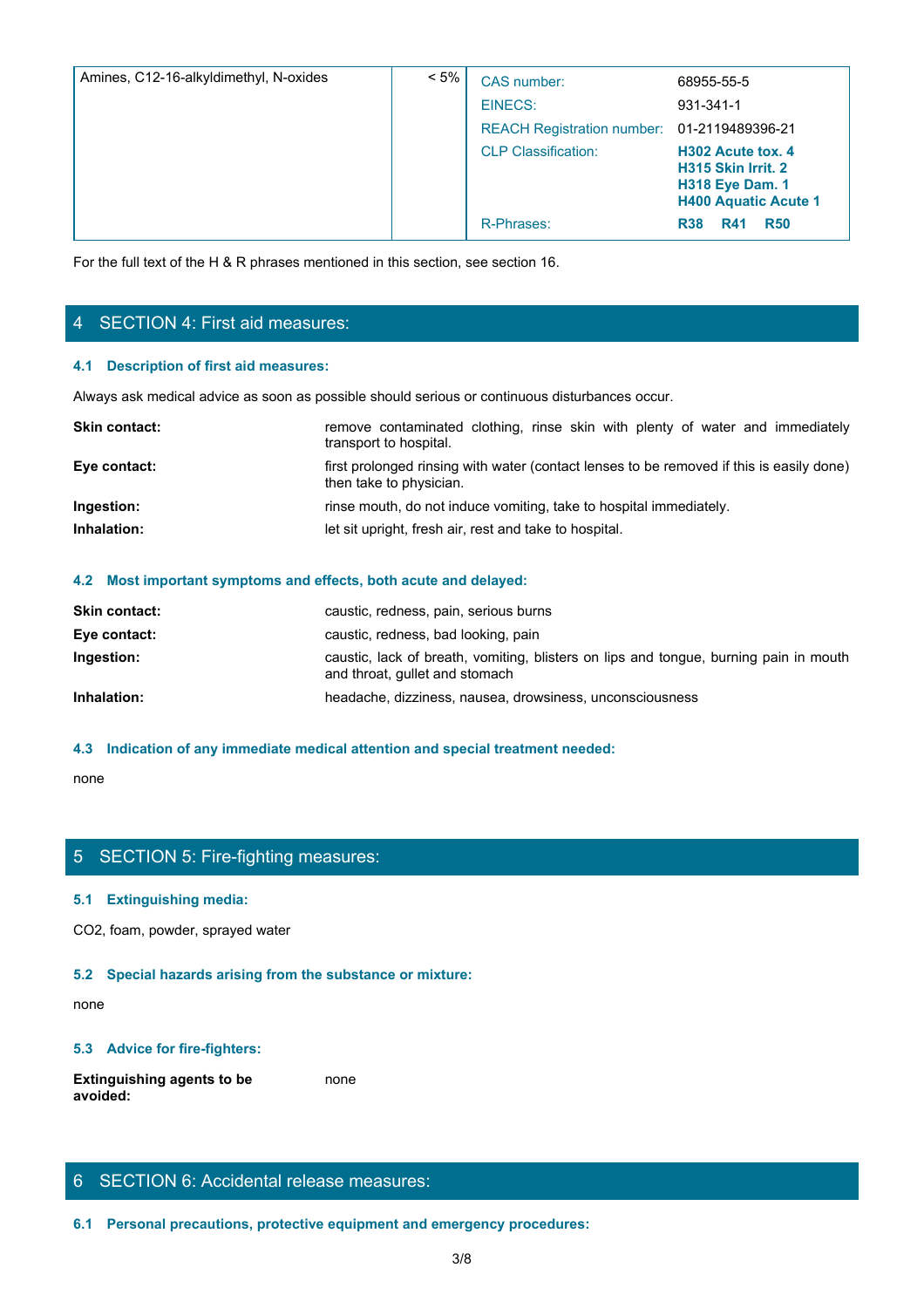Do not walk into or touch spilled substances and avoid inhalation of fumes, smoke, dusts and vapours by staying up<br>windRemove any contaminated clothing and used contaminated protective equipment and dispose of it safely.<br>6 windRemove any contaminated clothing and used contaminated protective equipment and dispose of it safely.

### **6.2 Environmental precautions:**

do not allow to flow into sewers or open water.

### **6.3 Methods and material for containment and cleaning up:**

remove by using absorbent material.

### **6.4 Reference to other sections:**

for further information check sections 8 & 13.

# 7 SECTION 7: Handling and storage:

### **7.1 Precautions for safe handling:**

#### **7.2 Conditions for safe storage, including any incompatibilities:**

### **7.3 Specific end use(s):**

# 8 SECTION 8: Exposure controls/personal protection:

### **8.1 Control parameters:**

### **8.2 Exposure controls:**

|                                  | 7 SECTION 7: Handling and storage:                                                                                                                                                                                                                                                                                                                                |           |
|----------------------------------|-------------------------------------------------------------------------------------------------------------------------------------------------------------------------------------------------------------------------------------------------------------------------------------------------------------------------------------------------------------------|-----------|
|                                  | 7.1 Precautions for safe handling:                                                                                                                                                                                                                                                                                                                                |           |
|                                  | handle with care to avoid spillage.                                                                                                                                                                                                                                                                                                                               |           |
|                                  | 7.2 Conditions for safe storage, including any incompatibilities:                                                                                                                                                                                                                                                                                                 |           |
|                                  | keep in a sealed container in a closed, frost-free, ventilated room.                                                                                                                                                                                                                                                                                              |           |
|                                  | 7.3 Specific end use(s):                                                                                                                                                                                                                                                                                                                                          |           |
|                                  |                                                                                                                                                                                                                                                                                                                                                                   |           |
|                                  | 8 SECTION 8: Exposure controls/personal protection:                                                                                                                                                                                                                                                                                                               |           |
|                                  | 8.1 Control parameters:                                                                                                                                                                                                                                                                                                                                           |           |
|                                  | Listing of the hazardous ingredients in section 3, of which the TLV value is known                                                                                                                                                                                                                                                                                |           |
|                                  |                                                                                                                                                                                                                                                                                                                                                                   |           |
| 8.2 Exposure controls:           |                                                                                                                                                                                                                                                                                                                                                                   |           |
| <b>Inhalation</b><br>protection: | use with sufficient exhaust ventilation. If necessary, use an air-purifying face mask in case of<br>respiratory hazards. Use the ABEK type as protection against these troublesome levels.                                                                                                                                                                        | $\bullet$ |
| <b>Skin</b><br>protection:       | handling with nitril-gloves (EN 374). Breakthrough time: >480' Material thickness: 0,35 mm.<br>Thoroughly check gloves before use. Take of the gloves properly without touching the outside<br>with your bare hands. The manufacturer of the protective gloves has to be consulted about the<br>suitability for a specific work station. Wash and dry your hands. | WQ        |
| <b>Eye</b><br>protection:        | keep an eye-rinse bottle within reach. Tight-fitting safety goggles. Wear a face shield and<br>protective suit in case of exceptional processing problems.                                                                                                                                                                                                        | $\sum$    |
| <b>Other</b><br>protection:      | impermeable clothing. The type of protective equipment depends on the concentration and<br>amount of hazardous substances at the work station in question.                                                                                                                                                                                                        |           |

# 9 SECTION 9: Physical and chemical properties:

### **9.1 Information on basic physical and chemical properties:**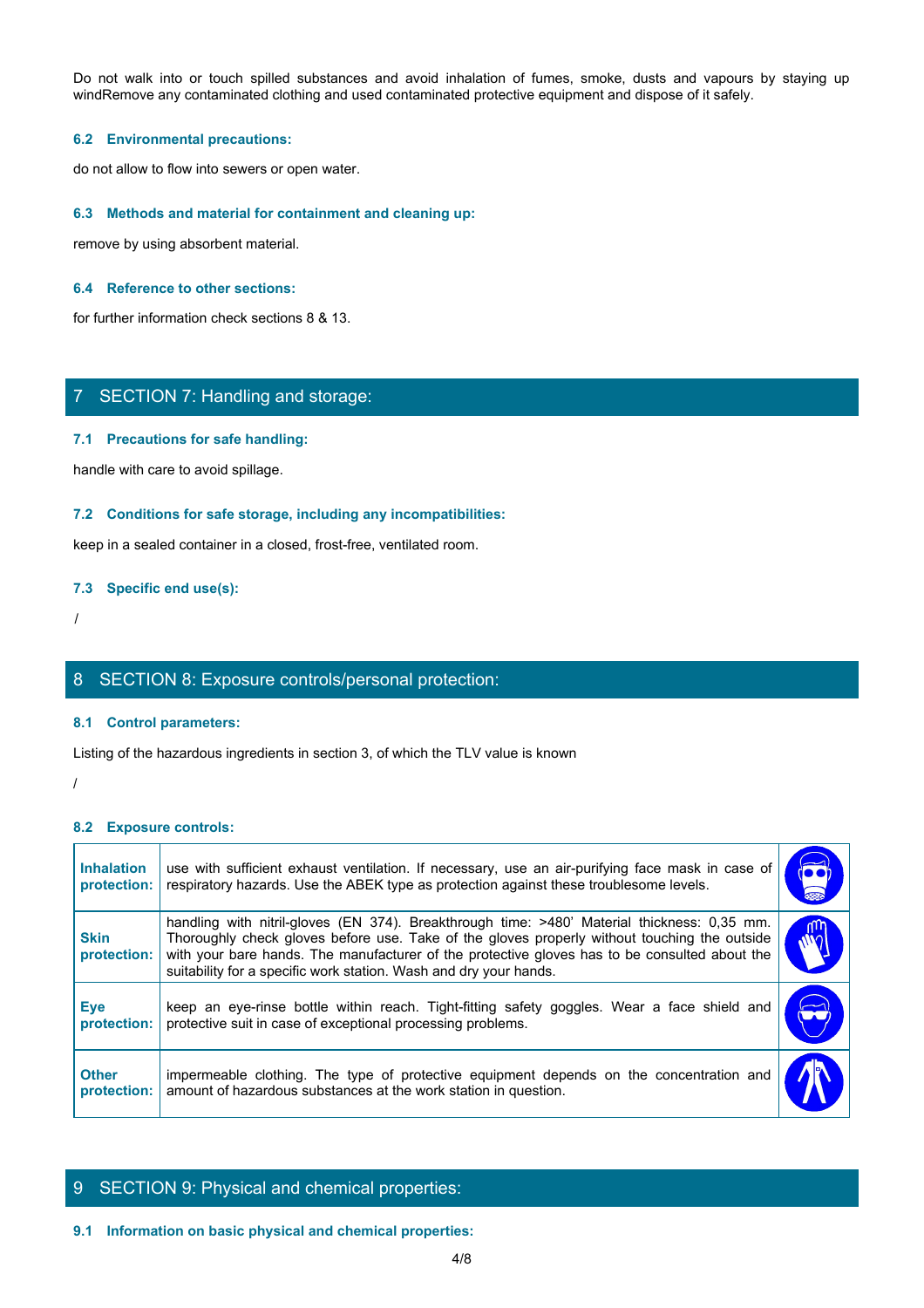| <b>Melting point/melting range:</b>                       |                     |
|-----------------------------------------------------------|---------------------|
| <b>Boiling point/Boiling range:</b>                       | 100 °C              |
| pH:                                                       | 13.5                |
| pH 1% diluted in water:                                   | $\prime$            |
| Vapour pressure/20°C,:                                    | 2 332 Pa            |
| Vapour density:                                           | not applicable      |
| Relative density, 20°C:                                   | 1.208 kg/l          |
| Appearance/20°C:                                          | liquid              |
| Flash point:                                              |                     |
| Flammability (solid, gas):                                | not applicable      |
| Auto-ignition temperature:                                | $\prime$            |
| <b>Upper flammability or explosive</b><br>limit, (Vol %): | $\prime$            |
| Lower flammability or explosive<br>limit, (Vol %):        | $\prime$            |
| <b>Explosive properties:</b>                              | not applicable      |
| <b>Oxidising properties:</b>                              | not applicable      |
| <b>Decomposition temperature:</b>                         | $\prime$            |
| <b>Solubility in water:</b>                               | completely soluble  |
| Partition coefficient: n-<br>octanol/water:               | not applicable      |
| Odour:                                                    | characteristic      |
| <b>Odour threshold:</b>                                   | not applicable      |
| Dynamic viscosity, 20°C:                                  | 8 mPa.s             |
| Kinematic viscosity, 20°C:                                | $7 \text{ mm}^2$ /s |
| Evaporation rate (n-BuAc = 1):                            | 0.300               |

### **9.2 Other information:**

| Volatile organic component (VOC): |           |
|-----------------------------------|-----------|
| Volatile organic component (VOC): | 0.000 a/l |

# 10 SECTION 10: Stability and reactivity:

### **10.1 Reactivity:**

stable under normal conditions.

### **10.2 Chemical stability:**

extremely high or low temperatures.

### **10.3 Possibility of hazardous reactions:**

Contact with acids liberates toxic gas.

### **10.4 Conditions to avoid:**

protect from sunlight and do not expose to temperatures exceeding + 50°C.

### **10.5 Incompatible materials:**

keep away from acids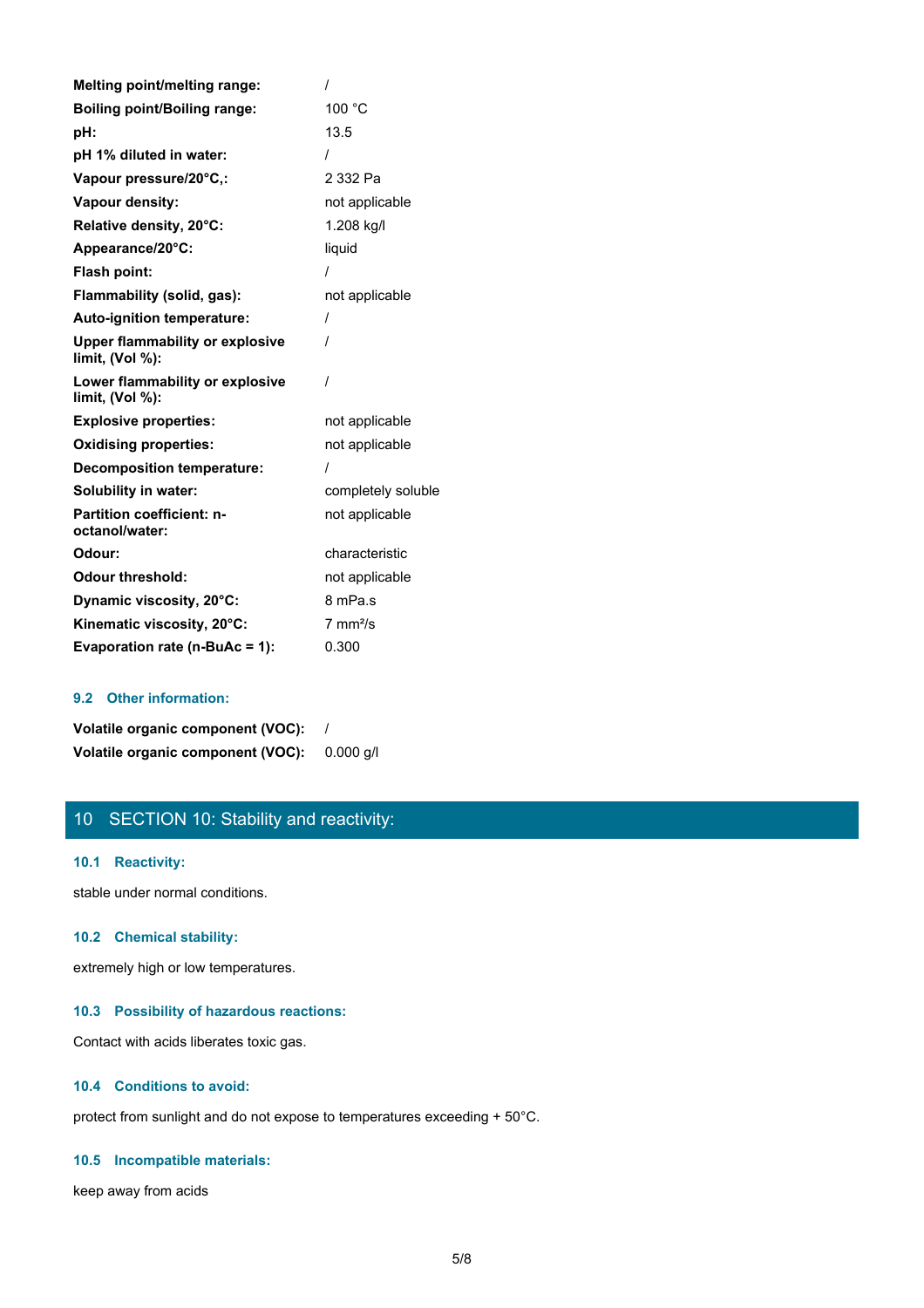### **10.6 Hazardous decomposition products:**

doesn't decompose with normal use

# 11 SECTION 11: Toxicological information:

### **11.1 Information on toxicological effects:**

| 11 SECTION 11: Toxicological information:                   |                                                                                                                         |
|-------------------------------------------------------------|-------------------------------------------------------------------------------------------------------------------------|
| 11.1 Information on toxicological effects:                  |                                                                                                                         |
| About the preparation itself:                               | No data available                                                                                                       |
| <b>General information:</b>                                 | See ingredients under section 3                                                                                         |
| Calculated acute toxicity, LD50 oral 1989.133 mg/kg<br>rat: |                                                                                                                         |
| <b>Calculated acute toxicity, LD50</b><br>dermal rat:       |                                                                                                                         |
|                                                             |                                                                                                                         |
|                                                             |                                                                                                                         |
| 12 SECTION 12: Ecological information:                      |                                                                                                                         |
| 12.1 Toxicity:                                              |                                                                                                                         |
| No data available                                           |                                                                                                                         |
| 12.2 Persistence and degradability:                         |                                                                                                                         |
| No.648/2004 on detergents.                                  | The surfactants contained in this preparation comply with the biodegradability criteria as laid down in Regulation (EC) |
| 12.3 Bioaccumulative potential:                             |                                                                                                                         |
| No data available                                           |                                                                                                                         |
|                                                             |                                                                                                                         |

# 12 SECTION 12: Ecological information:

### **12.1 Toxicity:**

### **12.2 Persistence and degradability:**

#### **12.3 Bioaccumulative potential:**

### **12.4 Mobility in soil:**

| Water hazard class, WGK: |                    |
|--------------------------|--------------------|
| Solubility in water:     | completely soluble |

### **12.5 Results of PBT and vPvB assessment:**

No data available

### **12.6 Other adverse effects:**

No data available

# 13 SECTION 13: Disposal considerations:

### **13.1 Waste treatment methods:**

The product may be discharged in the indicated percentages of utilization, provided it is neutralised to pH 7. Possible<br>Water hazard class, WGK:<br>The product may be discharged in the indicated percentages of utilization, pr restrictive regulations by local authority should always be adhered to.

# 14 SECTION 14: Transport information:

#### **14.1 UN number:**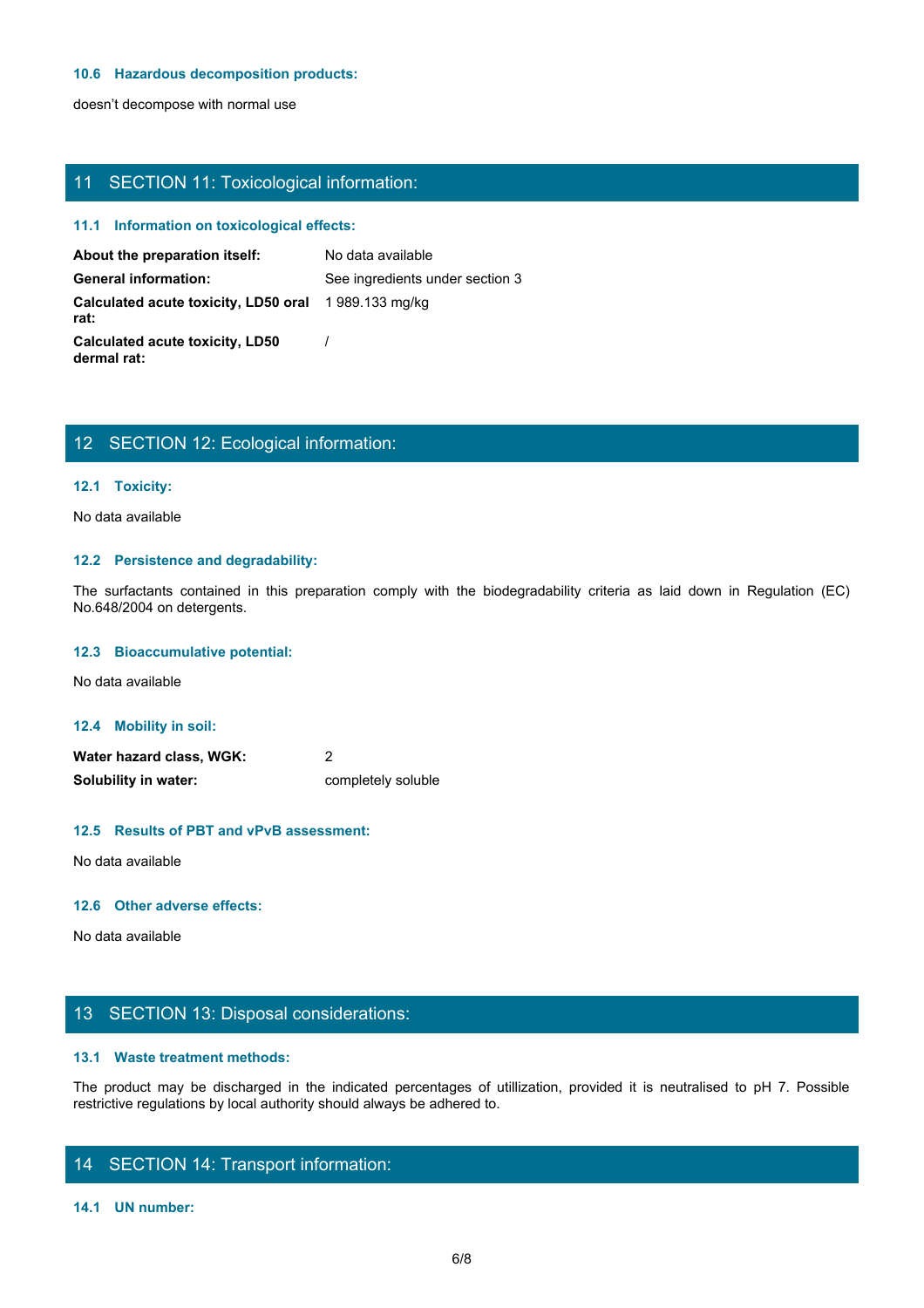### 1719

### **14.2 UN proper shipping name:**

UN 1719 Caustic alkali liquid, n.o.s. (mixture with Sodium hypochlorite, solution; Potassium hydroxide) , 8, II, (E)

### **14.3 Transport hazard class(es):**

| Class(es):                              |    |
|-----------------------------------------|----|
| Identification number of the<br>hazard: | 80 |

### **14.4 Packing group:**

II and the state of the state of the state of the state of the state of the state of the state of the state of

### **14.5 Environmental hazards:**

not dangerous to the environment

### **14.6 Special precautions for user:**

**Additional guidance:**

Hazard characteristics: Risk of burns. Risk to the aquatic environment and the sewerage system.



# 15 SECTION 15: Regulatory information:

### **15.1 Safety, health and environmental regulations/legislation specific for the substance or mixture:**

| Water hazard class, WGK:                           |                                                                       |
|----------------------------------------------------|-----------------------------------------------------------------------|
| Volatile organic component (VOC):                  |                                                                       |
| Volatile organic component (VOC):                  | 0.000 a/l                                                             |
| <b>Composition by regulation (EC)</b><br>648/2004: | Chlorine-based bleaching agents 5% - 15%, Amphoteric surfactants < 5% |

### **15.2 Chemical Safety Assessment:**

No data available

# 16 SECTION 16: Other information:

### **Legend to abbreviations used in the safety data sheet:**

| number                                                        |
|---------------------------------------------------------------|
| <b>Chemical Abstracts Service</b>                             |
| European INventory of Existing Commercial chemical Substances |
| Water hazard class                                            |
| slightly hazardous for water                                  |
| hazardous for water                                           |
|                                                               |